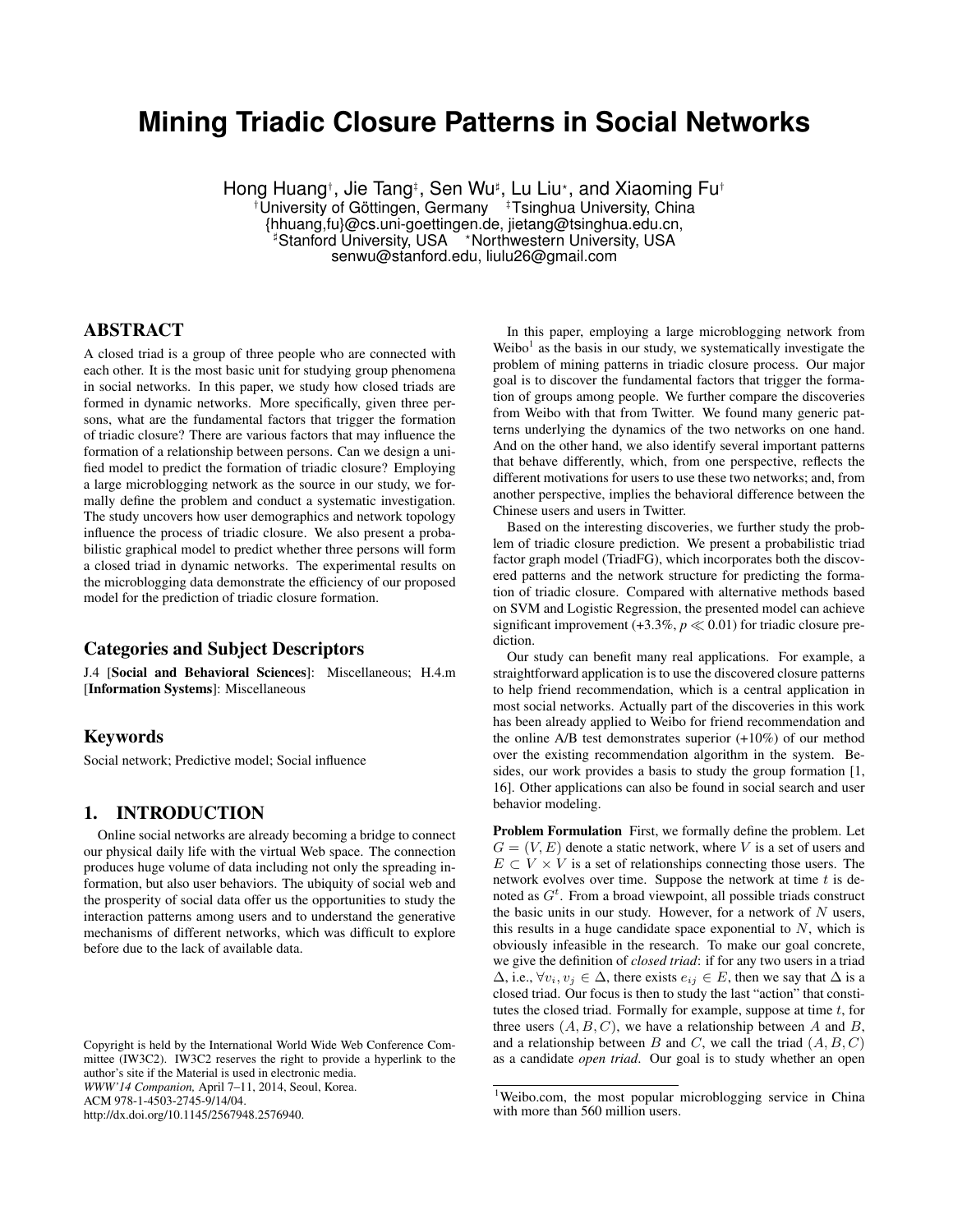triad will gradually (or not) become a *closed triad* at time  $t + 1$ , i.e., predicting the formation of the relationship between A and C. Formally, we have the following problem definition:

*Problem 1.* **Triadic Closure Prediction.** Suppose given a network  $G^t = (V, E)$  at time t. Let  $Tr^t$  denote a candidate open triad and we associate a hidden variable  $y<sup>t</sup>$  to each candidate open triad. If the triad finally becomes closed at time  $t + 1$ , then we have  $y^{t+1} = 1$ , otherwise  $y^{t+1} = 0$ . The problem becomes, if we have all the historic information, how to capture the dynamic patterns so that we can accurately predict the value of  $y$ , i.e.,

$$
f: (\{G^t, Y^t\}_{t=1,\cdots,T}) \to Y^{T+1}
$$

where  $Y^{T+1}$  denotes all values of the hidden variables at time  $t+1$ .

The problem exists in both directed or undirected networks. For example, in the undirected co-author network, suppose B coauthored with  $A$  and  $C$  separately till time  $t$ , then we want to infer whether A and C will also collaborate at the following time  $t + 1$ or not. In the directed networks, the problem becomes much more complicated. Specifying in this paper, we focus on the directed networks like twitter(e.g., follower network), Weibo (Chinese twitter). Figure 1(a) gives several examples of open and closed triads in a directed network.

Related Work There are a few works on triadic closure analysis. For example, Milo et al. [13] defined the recurring significant patterns of interconnections as "network motif" and emphasized the importance of these patterns (refer to Figure 1(a)). Romero and Kleinberg [16] studied the problem of triadic closure process and developed a methodology based on preferential attachment for studying the directed triadic closure process. Lou et al. [11] investigated how a reciprocal link was developed from a parasocial relationship and how the relationships further developed into triadic closure on twitter dataset. There are also several works on social network analysis based on triadic closure. E.g., [2, 8] focused on network evolution, [14] used triadic closure to define the global and local clustering coefficients. However, none of these works systematically study the triadic closure prediction in real large-scale networks.

Another line of related work is the research on microblogging data. Twitter is a very popular microblogging service worldwide. Weibo is another popular microblogging service in China. Both have attracted more than 500 millions users. Existing Microblogging study mainly centers around the following three aspects: 1) *Network topology*. Java et al. [7] studied the topological and geographical properties of the Twitter network. Kwak et al. [9] conducted a similar study on the entire Twittersphere and they observed some notable properties of Twitter, such as a non-powerlaw follower distribution, a short effective diameter, and low reciprocity, marking a deviation from known characteristics of human social networks. 2) *Tweet content*. Sakaki et al. [17] proposed to utilize the real-time nature of Twitter to detect a target event; while Mathioudakis and Koudas [12] presented a system, TwitterMonitor, to detect emerging topics from the Twitter content. 3) *User behavior*. Work in this category mainly focuses on identifying influential users in the microblogging service [20, 9] or examining users' tweeting behavior [6, 18]. However, to the best of our knowledge, the problem of triadic closure prediction has not been systematically studied.

Our work is also related to link prediction problem, which is one of the core tasks in social networks. However, unlike link prediction problem, we only focus on triadic closures, which means we only focus on the last "link" that constitutes the closed triad.

Organization The rest of this paper is organized as follows. Section 2 introduces the data sets used in our study and our observations in the Weibo network. Section 3 presents the proposed model and describes the algorithm for solving the model; Section 4 presents the results. Finally, Section 5 concludes.

## 2. DATA AND OBSERVATION

#### 2.1 Data Collection

One objective of the study is to unveil what are the fundamental factors that influence the triadic closure formation in social networks. We chose Weibo data as the basis in our study. Thus the triadic closure process is the formation of a directed triad (also referred to as directed closure process [16]). To obtain the dynamic information, we try to crawl a sub network but with dynamic updates every time stamp from Weibo. The data set was crawled in the following ways. To begin with, 100 random users were selected, and then their followees and followees' followees were collected as seed users. The crawling process produced in total 695, 842 users and 423, 347, 905 following links among them, with an average of 200 out-degree per user, 364, 600 new links and 44, 320 newly formed closed triads per day. We took every day as a time stamp and updated every user's followers and followees information for each time stamp. We also crawled the profile of all users which contains name, gender, location, and posted miscroblogs. Finally, the resultant dynamic networks span from August 29th, 2010 to September 29th, 2010.

#### 2.2 Observations

Since we are interested in the major factors that contribute to the triadic closure process, we first investigate the impact of different factors: network topology, demography and social role. For network topology, we focus on the network structure before and after the triadic closure forms. For demography, we focus on location and gender while for social role we focus on the popularity of the people within the triad, and people who are spanning structural holes. We will discuss them in details as follows.

#### *2.2.1 Network Topology*

In the directed network, there are 13 possible different threenode subgraphs [13], shown in Figure 1(a), which includes 6 open triads and 7 closed triads. Figure 1(b) shows how these open triads become triadic closures when one of the following actions happens. Furthermore, Figure 2(a) shows the probability that each open triad forms triadic closures, while 2(b) shows the probability for each open triad to form each concrete triadic closure. From Figure 2(a), we can see that open triad 5 has the highest probability to become closed, that is to say, if the existing two links between three users are both two-way relationship, the open triads are more likely to become closed, and further, one way relationship is much easier to build than two-way relationship (Seen in Figure 2(b), e.g.,  $P(5 \rightarrow$  $11)$  >  $P(5 \rightarrow 12)$ ).

#### *2.2.2 Demography*

Location From user profile, we can obtain the location information ( province and city that the user comes from ). We test whether user's location will influence the closure of a triad. Though, intuitively people from the same place may tend to follow with each other, surprisingly, we found that the probability that three persons from the same province is merely 0.0053% higher than random cases. We further consider the city level(as shown in Figure 3(a)). The result is similar, the probability that three persons from the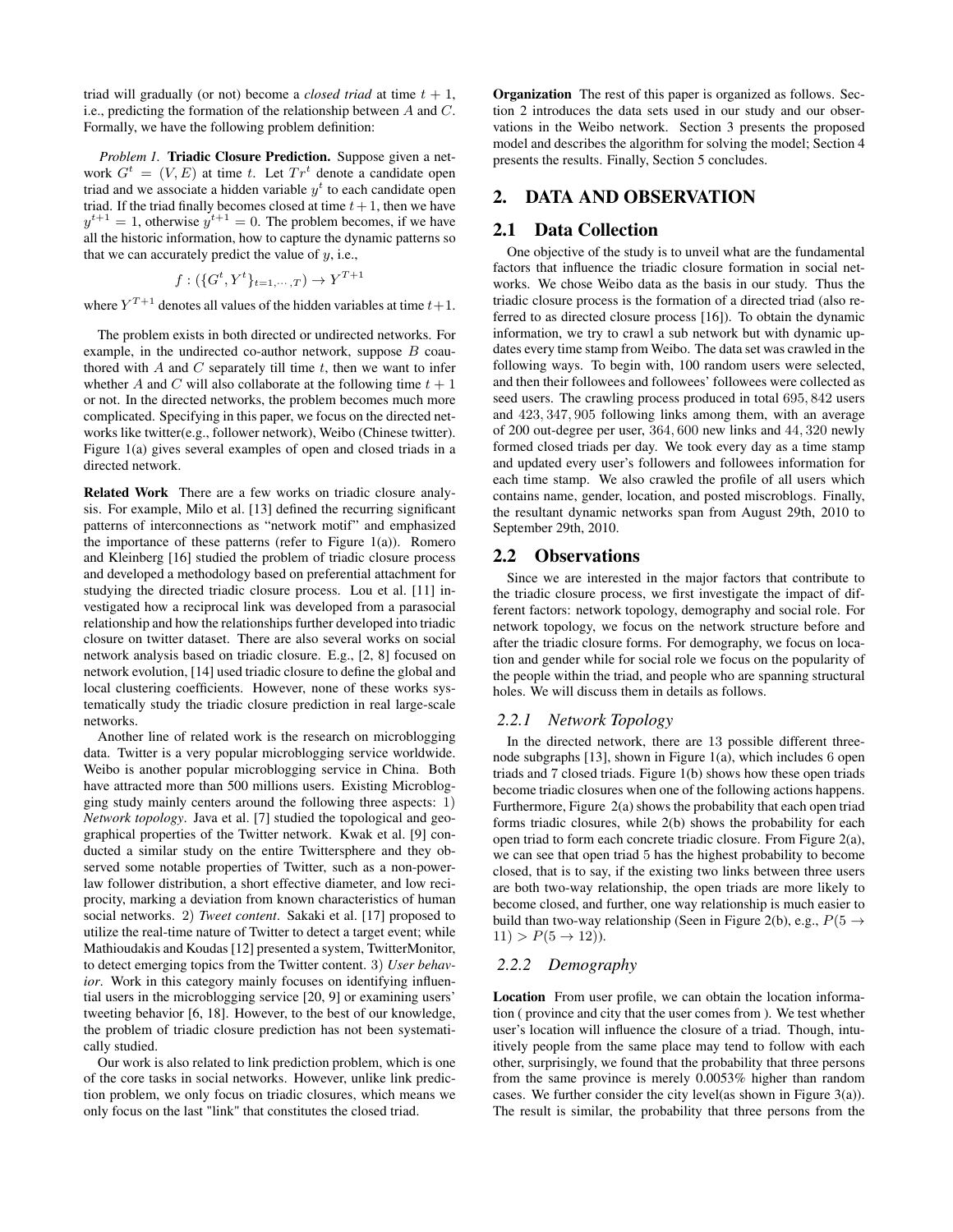

(a) Network motifs. The number below each motif is the index of the triad. Triad 0 – Triad 5 are 6 open triads and Triad 6 – Triad 12 are 7 closed triads. A, B and C represent users.

| Open $A \rightarrow C$ Triadic             | Open $A \leftarrow C$ Triadic           | Open $A \leftrightarrow C$ Triadic                  |
|--------------------------------------------|-----------------------------------------|-----------------------------------------------------|
| Closure<br>Triad                           | Triad Closure                           | Triad Closure                                       |
| $0 \rightarrow A \rightarrow C$            | $0 \xrightarrow{A \leftarrow C} 6$      | $\overline{0 \xrightarrow{A \leftrightarrow C}} 10$ |
| $1\frac{A\rightarrow C}{\longrightarrow}6$ | $1\frac{A\leftarrow C}{A\rightarrow 7}$ | $1\frac{A\leftrightarrow C}{\longrightarrow}9$      |
| $2\frac{A\rightarrow C}{A\rightarrow R}$   | $2\frac{A\leftarrow C}{A}$              | $2\frac{A\leftrightarrow C}{A}11$                   |
| $3 \xrightarrow{A \rightarrow C} 6$        | $3 \xrightarrow{A \leftarrow C} 6$      | $3 \xrightarrow{A \leftrightarrow C} 8$             |
| $4 \rightarrow C$                          | $4 \xrightarrow{A \leftarrow C} 10$     | $4 \xrightarrow{A \leftrightarrow C} 11$            |
| $5 \rightarrow{A \rightarrow C}$ 11        | $5 \xrightarrow{A \leftarrow C} 11$     | $5 \xrightarrow{A \leftrightarrow C} 12$            |



arrow indicates the new formed link in time  $t + 1$ , e.g,  $0 \xrightarrow{A \to C} 6$  means if at time  $t + 1$ , A follows C, then open triad 0 becomes an isomorphous of closed triad 6.

#### Figure 1: Open triads, triadic closures and how open triads form triadic closures.

same city is only 0.0032% higher than random cases. It seems that thanks to the online social networks, the geographic location is no longer a limitation factor for people to know each other any more.

Gender We test whether the gender homophily will play some role on the triadic closure formation. As shown in Figure 3(b), we can see the possibility are nearly the same based on different gender combinations. we use three bit binary codes  $(XXX)(X = 0 \text{ or } 1)$ ( 0 means female and 1 means male ) to represent the triad status. We notice that  $P(XX0) > P(XX1)$ , which means if the third user in the triad is female, it is more likely to form the closed triad, and it is always accomplished by the third person ( $P(A \leftarrow C)$ )  $P(A \rightarrow C)$ , the green part is larger than the blue part).

## *2.2.3 Social Role*



Figure 2: Network topology correlation. Y-axis: probability that each open triad forms triadic closures. (a) The number to the color bars means the index of open triads. (b) Expressions attached to color bars represent that one open triad to form one concrete triadic closure, e.g.,  $0 \rightarrow 6$  represents triad 0 forms triad 6.



Figure 3: Demography correlation. Y-axis: probability that triadic closures form. (a) Location distribution. Expressions on X-axis means whether certain users are from the same city, e.g.,  $L(A, B)$  represents only A, B are in the same city. Random means users in a triad all come from different cities. (b) Gender distribution. Number on the Xaxis means the gender status of the triad, 0 means female and 1 means male, e.g., 001 means  $A$  and  $B$  are female while  $C$  is male. The status of the new formed link is presented in different color, e.g., blue represents the third link is accomplished by user  $A$ , who follows user  $C$ .



Figure 4: Social role correlation. Y-axis: probability that triadic closures form. The status of the new formed link is presented in different color, e.g., blue represents the third link is accomplished by user A, who follows user  $C$ . (a) Popularity correlation. Number on the X-axis means the popularity of the triad. 0 represents ordinary user and 1 represents popular user, e.g., 001 represent  $A$  and  $B$  are ordinary user while  $C$  is popular user. (b) Structural hole correlation. Number on the X-axis means the structural hole spanners' status of the triad. 0 means ordinary user and 1 means structural hole spanner.

Popularity For the popularity, we test if one of the three users is popular user, whether the open triad will be closed? Here we employ Pagerank [15] to estimate the user "Popular" status in the network, based on which the top 1% ranked users are defined as the "Popular" users while the rest are the ordinary ones. We use three bit binary codes  $(XXX)(X = 0 \text{ or } 1)$  to represent the triad status: 0 means ordinary user and 1 means popular user. Figure 4(a) shows the correlation between users' popularity and the proportions of triadic closures to the total open triads. We can see from this figure, if the common neighbor of the three users is a popular user, they are the least to close the open triads. We can explain this phenomenon as below: B can be a super star or a politician figure or an official account, which have a lot of followers and much fewer followees, and play a more important role than ordinary users in the network; meanwhile ordinary users, e.g.,  $A$  and  $C$ , follow them, but they are unlikely to interact with each other, so the probability to close the open triads is small under this type of cases.

Social Structural Hole We further test whether a structural hole spanner will play a role on the open triad closure process. We get the structural hole spanners from [10]. We also use three bit binary codes  $(XXX)(X = 0 \text{ or } 1)$  to represent the triad status: 0 means ordinary user and 1 means structural hole spanner. Fig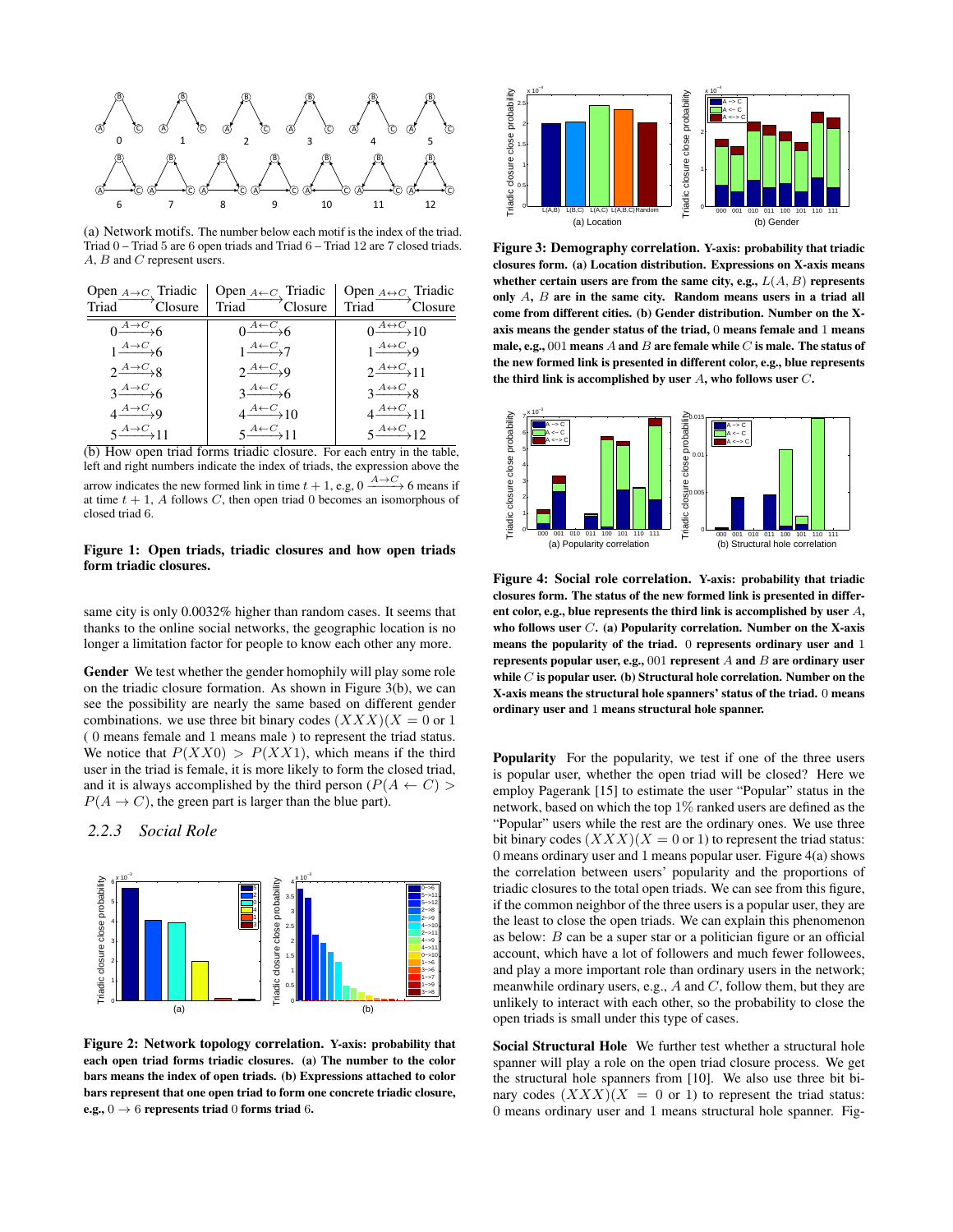ure 4(b) shows the correlation between users' social structural hole properties and the proportions of triadic closures to the total open triads  $(P(111) = 0$ , there are no triads that contain three structural hole spanners). we can see from this figure, if  $B$  is a structural hole spanner, the open triad is less likely to become closed. This is because  $B$  hold the resources in hand, he/she is unwilling to let  $A$  and  $C$  share information, otherwise  $B$  is no longer the structural hole spanner. However, if  $A$  or  $C$  is structural hole spanner besides  $B$ , A and C are more willing to connect with each other to get more resource himself, so the open triads are more likely to be closed.

Transitivity Transitivity [19] is an important concept that attaches many social theories to triadic structures. One social relation among three users  $A$ ,  $B$ , and  $C$  is transitive if the relations  $A \rightarrow B$ ,  $B \rightarrow C$ , and  $A \rightarrow C$  are present. Extending this definition, a triad is said to be transitive if all the relations it contains are transitive. For example, for A's friends's friends is A's friends as well. In Weibo, it is more likely ( 72% ) for users to be connected in a transitive way. While some irtransitive triads also exists this is partly because two users are very likely to follow a super star, but they may not know each other.

#### *2.2.4 Summary*

We summarize our observations as below: (1) Location is not so important for the triadic closure process since the location is no longer a limitation factor for people to know each other any more. (2) Women are more willing to close the open triads than men do. (3) Popular users play little role on the formation of triadic closure, but popular users themselves are more willing to get closed with other popular users. (4) If structural hole spanner is the connected node which connects the other two users, he is unwilling to make the open triad closed, however, if he is not the connected node, he is happy to close the open triad to get more resources from others.

We compare the results to a similar study on Twitter about the popularity in triads [5] and find: (1) Both results demonstrate the phenomenon of "the richer gets richer", i.e.,  $P(1XX)$  $P(0XX)$ , which validates the mechanism of preferential attachment in both networks (Twitter and Weibo). (2) In Twitter, popular users play an important role to form a closed triad, i.e.,  $P(X1X)$  $P(X0X)$ , while in Weibo, the result is reverse. Possibly it is because Weibo provides more features to help users interact with each other, and ordinary users have more chances to connect other users. (3) The probability  $P(111)$  for popular users in Weibo is much higher than that in Twitter, which implies that popular users in China have more closeness connections.

## 3. TRIADIC CLOSURE PREDICTION

Based on the observations in section 2, we see that the closure of an open triad not only is depending on the demography of the users involved in the triad, but also influenced by the structural position of the triad in the network. Technically, for triadic closure prediction, the challenge is how to design a unified model to combine the two pieces of information together. In this paper, we present a Triad Factor Graph (TriadFG) model for triadic closure prediction. A similar model has been also studied in [11] for reciprocal relationship prediction. However, [11] mainly focuses on investigating when a user follows back another follower, whether she will continue to follow back another follower so as to form a triad, while in this work we try to generalize the problem as a prediction task on how a closed triad is developed from an open triad.

Therefore, for a given network  $G^t = \{V, E, X, Y\}$  at time t, where V is a set of nodes,  $E \subset V \times V$  is a set of edges connecting those nodes, we first extract all open triads and define features for



Figure 5: Graphical representation of the TriadFG model with five users in the input network. Candidate open triads are illustrated as blue ellipses in the bottom right. White circles indicate hidden variables  $y_i$ .  $f(v_1, v_2, v_3)$  represents attribute factor function and  $h(.)$ the correlation function among triads.

each triad. Here we use  $X$  to denote features defined for each open triad. The features can be defined based on the observations in Section 2. It can be also defined based on other statistics. Finally, we use Y to denote the set of status whether the open triads become close or not. Given this, we could construct the TriadFG model.

For example, Figure 5 shows a simple example of TriadFG. The left part is the input network, where we have five users and four kinds of following links among them. From the input network we can derive six open triads, e.g.,  $(v_1, v_2, v_3)$  and  $(v_1, v_3, v_4)$ . In the prediction task, we view each open triad as candidate, thus we have six candidates which are illustrated as blue ellipses in the right model. All features defined over open triads are denoted as, for example,  $f(v_1, v_2, v_3)$ . In addition, we also consider the social correlation. For example, the closure of  $(v_1, v_2, v_3)$  may imply a higher probability that  $(v_1, v_3, v_4)$  will also be closed at time  $t +$ 1. Given this, we build a correlation function  $h(.)$  among related triads. Based on all the considerations, we construct the TriadFG (as shown in Figure 5).

To instantiate the TriadFG model, we still need to give the formal definition of the objective function and instantiate the feature definitions. Given a network at time t, i.e.,  $G^t = (V^t, E^t, X^t)$  with some known variables  $y = 1$  or 0 and some unknown variables  $y = ?$ , our goal is to infer values of those unknown variables. For simplicity, we remove the superscript  $t$  for all variables if there is no ambiguity. We begin with the posterior probability of  $P(Y | X, G)$ . Directly solving the posterior probability is obviously intractable. Here, we instantiate the probabilities  $P(Y|G)$  and  $P(x_i|y_i)$  within Markov random field and Hammersley-Clifford theorem [4]:

$$
P(Y|\mathbf{X}, G) = \frac{1}{Z} \exp\{\sum_{i=1}^{|T|} \sum_{j=1}^{d} \alpha_j f_j(x_{ij}, y_i) + \sum_c \sum_k \mu_k h_k(Y_{T r_c})\}
$$
(1)

where  $|Tr|$  denotes the number of candidate (open) triads in the network, d is the number of features defined for the triads (more details for feature definition are given in Appendix),  $x_{ij}$  is the  $j^{th}$ feature value of the  $i^{th}$  triad;  $c$  corresponds to a correlation function and  $Tr_c$  indicates a set of all related triads in the correlation function. For example in Figure 5, the correlation function  $h(y_1, y_2, y_3)$ is related to the three triads;  $\alpha_j$  and  $\mu_k$  are parameters corresponding to the two kinds of functions  $f(.)$  and  $h(.)$ . Finally Z is a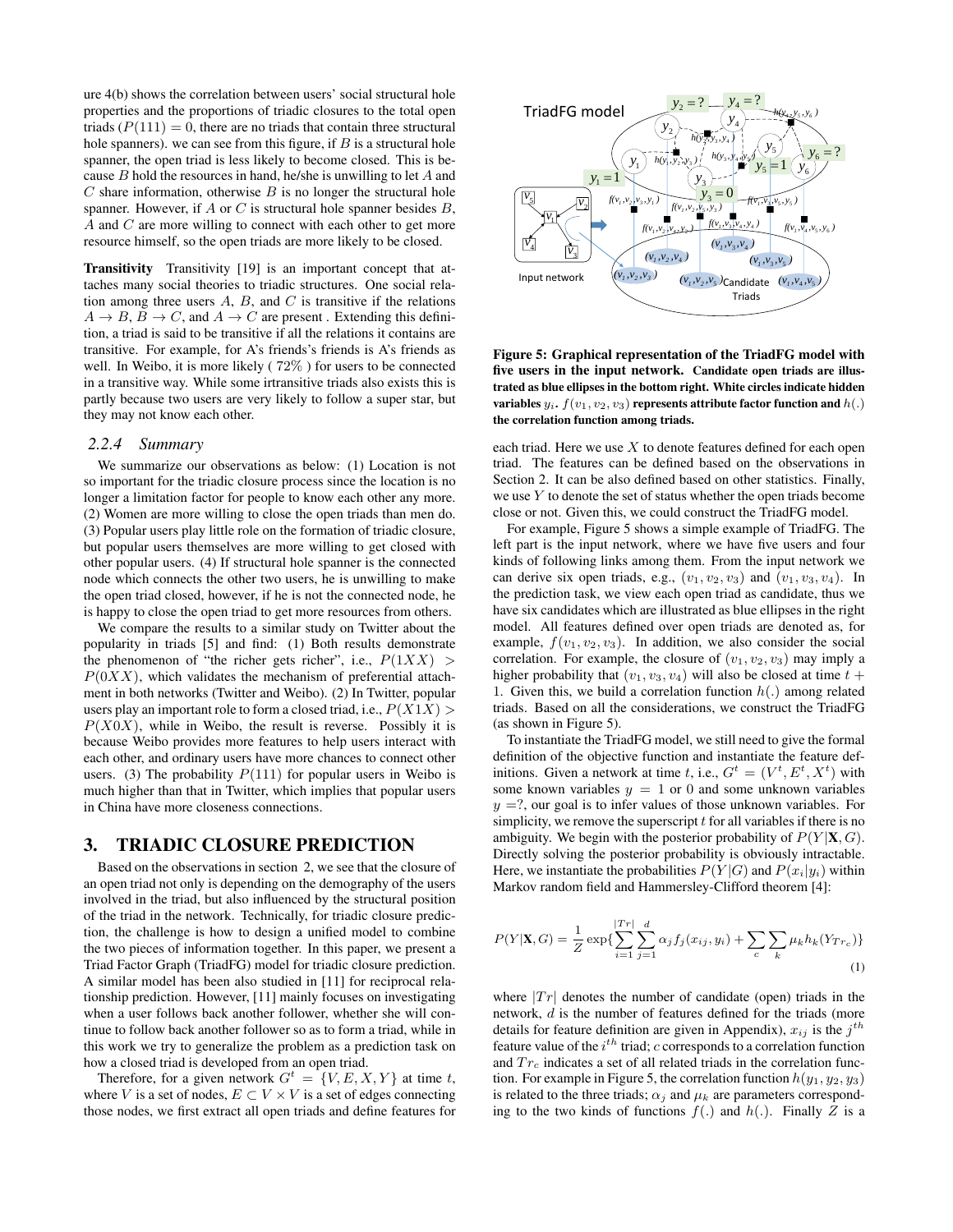Table 1: Triadic closure prediction performance

| Algorithm      | Prec. | Rec.  | F1    | Accu. |
|----------------|-------|-------|-------|-------|
| <b>SVM</b>     | 0.890 | 0.844 | 0.866 | 0.882 |
| Logistic       | 0.882 | 0.913 | 0.897 | 0.885 |
| <b>TriadFG</b> | 0.901 | 0.953 | 0.926 | 0.931 |

normalization factor to guarantee that the resultant is a valid probability.

We then define a log-likelihood objective function  $\mathcal{O}_{\alpha,\mu}$  =  $log P_{\alpha,\mu}(Y | \mathbf{X}, G)$ . Learning the TriadFG model is to estimate a parameter configuration  $\theta = (\{\alpha_j\}, \{\mu_k\})$  from a given historical data, that maximizes the log-likelihood objective function, i.e.,  $\theta = \arg \max \mathcal{O}(\theta)$ . We employ a gradient descent method for model learning. Specifically, for each parameter, for example  $\mu$ , we randomly assign an initial value, and then derive the gradient of each  $\mu_k$  with regard to the objective function, finally update the parameter with a learning rate  $\eta$ . Interested readers can refer to [11] for details of the learning algorithm.

With the estimated parameters  $\theta$ , we can predict the label of unknown variables  $y_i = ?$  by finding a label configuration which maximizes the objective function, that is,  $Y^*$  =  $\arg \max \mathcal{O}(Y | X, G, \theta)$ . To do this, we use the learned model to calculate the marginal distribution of each open triad with unknown variable  $P(y_i|\mathbf{x}_i, G)$  and finally assign each open triad with a label of the maximal probability.

#### 4. EXPERIMENTS

We use the data set described in Section 2 in our experiments and briefly summarize the major results here.

Experiment Setup To quantitatively evaluate the effectiveness of the proposed model and the methods for comparison, we divide the network into two subsets by using the first two-third of the data as training and the rest as test set. Our goal is to predict whether an open triad in the training set will become close in the test set.

We compare TriadFG with two alternative baselines.

SVM It uses the same attributes associated with each triad as features to train a classification model and then uses the classification model to predict triadic closure in the test data.

Logistic It is similar to the SVM method. The only difference is that it uses logistic regression model as the classification model.

For SVM and Logistic, we use Weka[3]. We evaluate the performance of different approaches in terms of Precision(Prec.), Recall(Rec.), F1-Measure(F1) and Accuracy(Accu.). All algorithms are implemented in C++, and all experiments are performed on PC running Windows 7 with AMD Opteron(TM) Processor  $6276(2.3GHz)$  and  $4GB$  memory.

Prediction Performance We now demonstrate the performance results for the different methods in Table 1. It can be seen that our proposed TriadFG model outperforms the other two comparison methods. In terms of F1-Measure, TriadFG achieves a  $+6.99\%$ improvement compared with the SVM, and  $+3.3\%$  with Logistic. Meanwhile, TriadFG also makes some progress on recall, it is partly bacause TriadFG can detect some cases by lerveraging the transitive correlation and homophily correlation.

Factor Contribution Analysis In this section, we examine the contribution of four different factor functions: Demography(D), Popularity(S), Network topology(N) and Structural hole spanner(H). We first rank the individual factors by respectively removing each particular factor from our model and evaluate the decrease

Table 2: Factor contribution analysis.

|                    |       |       | Method TriadFG TriadFG-D TriadFG-DS TriadFG-DSN |
|--------------------|-------|-------|-------------------------------------------------|
| $F1-Measure$ 0.927 | 0.835 | 0.769 | 0.683                                           |

of the prediction performance. Thus, a larger decrease means a higher predictive power. And then remove them one by one in reversing order of their prediction power. We denote TriadFG-D as removing Demography and TriadFG-DS as further removing social role, finally removing the network structure denoted as TriadFG-DSN. As shown in Table 2, we can observe significant performance decrease when ignoring social role information while slightly drop when ignoring Demography information.

Qualitative Case Study Now we present a case study to demonstrate the effectiveness of the proposed model. Figure 6 shows an example generated from our experiments. It is a portion of the Weibo network among our dataset. User  $A$  and  $B$  are popular users, and A is also a structural hole spanner. The numbers associated with each user are respectively the number of followers and that of followings. If the label is red, then it means the user is female; if blue, then male. Black arrows indicate following links created before. Red arrows indicate the link will form in the next time stamp. In Figure 6(b), green dash lines indicate the links are predicted by SVM however will not connect in the next time stamp. The red dash lines indicate the link will form in the next time stamp, but not predicted by SVM. In Figure 6(c), the green dash lines indicate the links are predicted by our approach however will not connect in the next time stamp.

We look into specific example to study why the proposed model can outperform the comparison methods. SVM misses predicting the formation of triad  $(5, 1, 6)$  and wrongly predicts the closure  $(3, 1, 4)$ . However, our approach correctly predicts these two triadic closures, partly because we use social correlation such as transitive correlation and homophily correlation among features in our model.

### 5. CONCLUSION

In this paper, we study an important phenomenon of triadic closure formation in dynamic social networks. Employing a large microblogging network (Weibo) as the source in our study, we formally define the problem and systematically study it. We propose a probabilistic factor model for modeling and predicting whether three persons in a social network will finally form a triad. Our experimental results on Weibo show that the proposed model can effectively predict the formation of triadic closure compared with other two baseline method in terms of F1 measurement.

Acknowledgements Hong Huang is supported by the China Scholarship Council. Jie Tang is supported by the Natural Science Foundation of China (No. 61222212, No. 61073073, No. 61170061), National Basic Research Program of China (No. 2011CB302302), and a research fund supported by Huawei Inc. Xiaoming Fu is partly supported by Lindemann Foundation.

## 6. REFERENCES

- [1] L. Backstrom, D. Huttenlocher, J. Kleinberg, and X. Lan. Group formation in large social networks: membership, growth, and evolution. In *KDD'06*, pages 44–54, 2006.
- [2] P. Grindrod, D. J. Higham, and M. C. Parsons. Bistability through triadic closure. *Internet Mathematics*, pages 402–423, 2012.